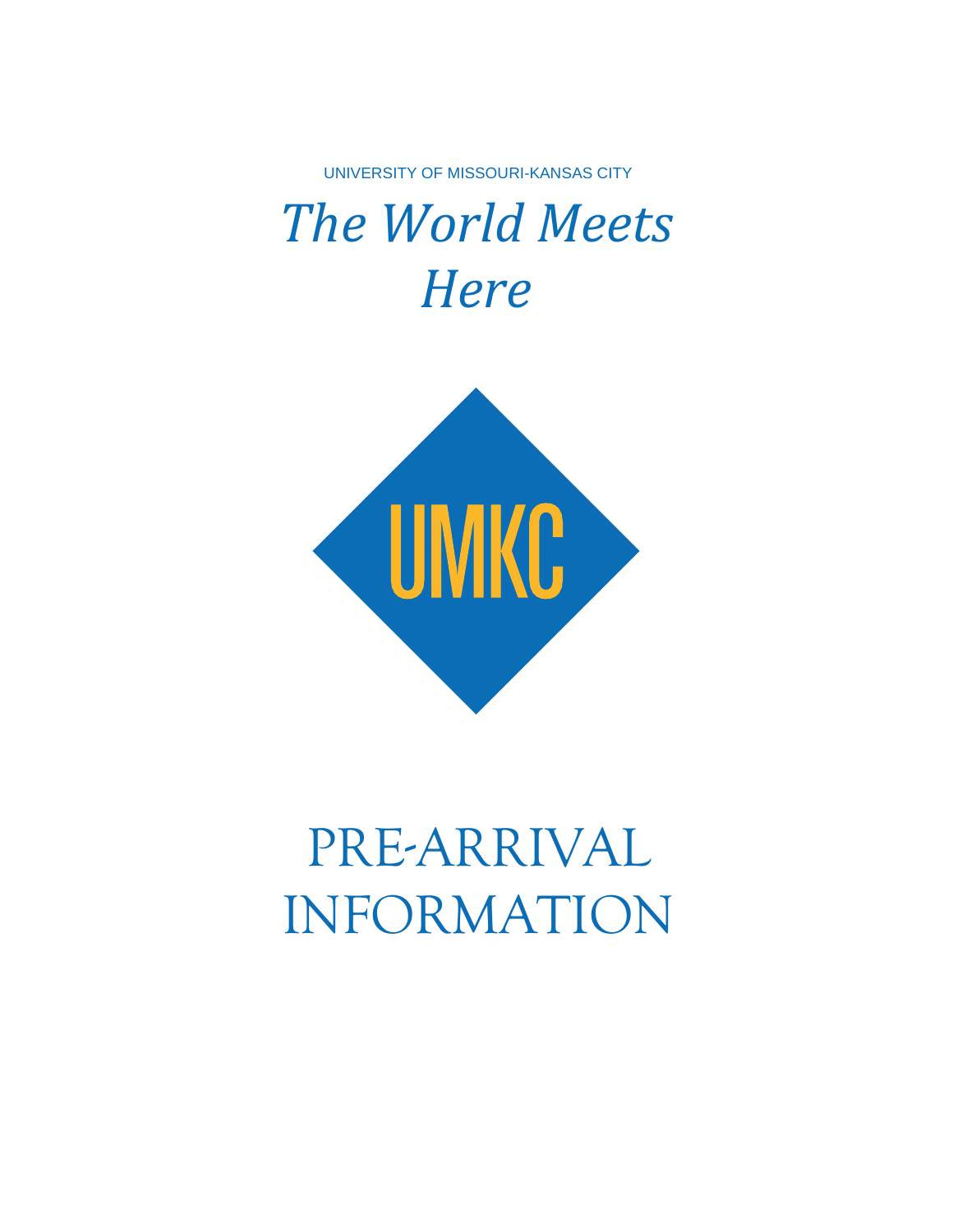# *We're excited to meet you!*

ο.

 $\mathcal{A}$  , and the set of the set of the set of the set of the  $\mathcal{A}$ 

Welcome! We're excited you'll be joining us at the University of Missouri-Kansas City in the upcoming academic year! In this guide, you'll find information that will help you prepare for your travel to Kansas City and for success as a student at UMKC. As always, if you have any questions, please contact our office. We're happy to help you!

**A record of the second contracts** 

We look forward to seeing you soon!

International Student Affairs Office Staff

## TABLE OF CONTENTS

### Pre-Arrival Checklist

| <b>Helpful Information</b>                                                                                                                                                           |
|--------------------------------------------------------------------------------------------------------------------------------------------------------------------------------------|
|                                                                                                                                                                                      |
| Register for classes once you have your visa                                                                                                                                         |
| On-campus living<br>Off-campus apartments                                                                                                                                            |
| Airline travel tips<br>How to get from the airport to UMKC<br>Where to stay                                                                                                          |
| COVID quarantine information and general guidance<br>Check-in session<br>International Student Orientation<br>Financial arrangements Payment of fees<br>Financial aid and employment |
| Health care in the U.S.<br>Health insurance and health care Eye care<br>Dental care                                                                                                  |
|                                                                                                                                                                                      |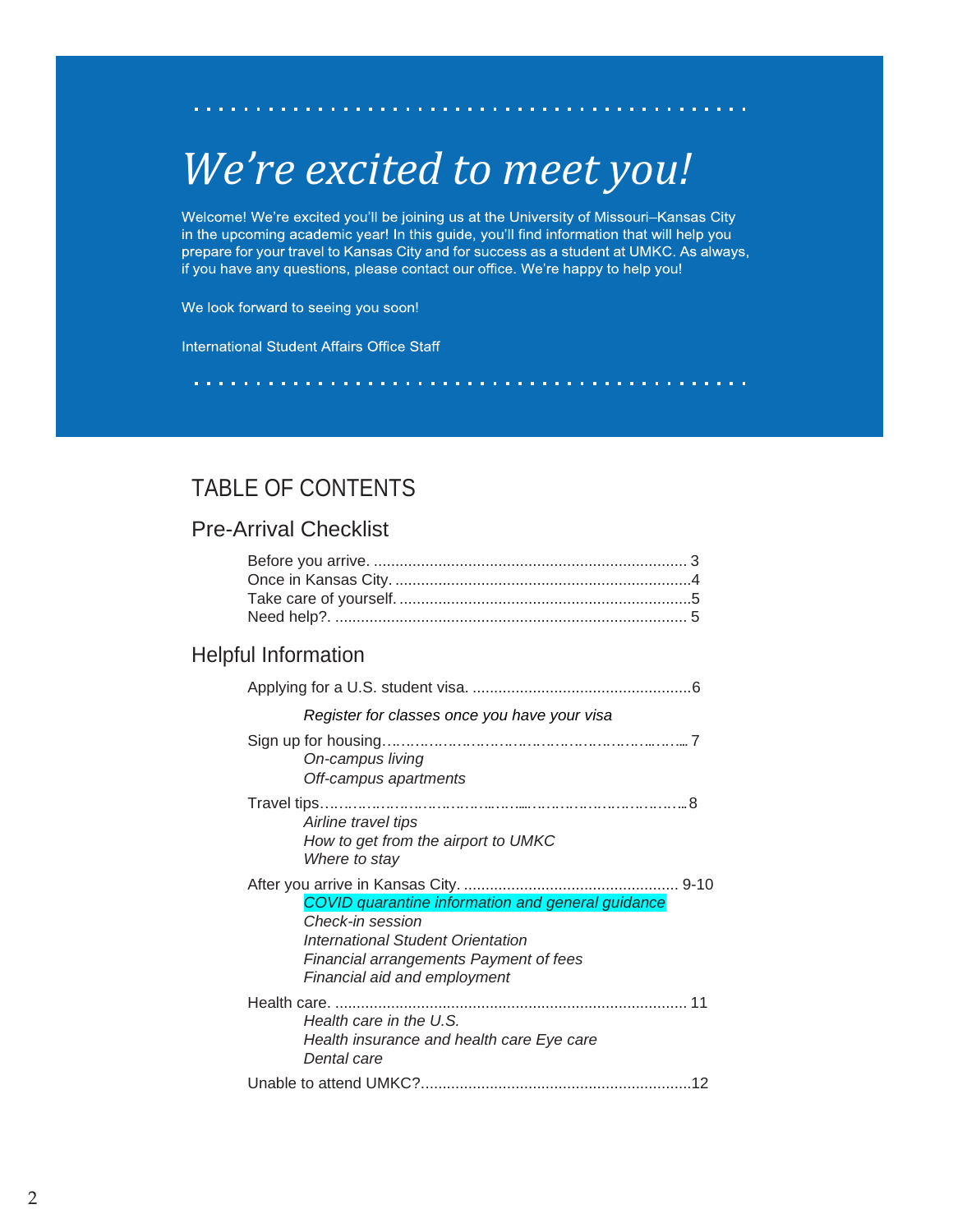# *Pre-arrival checklist*



## BEFORE YOU ARRIVE

- <span id="page-2-0"></span> **REVIEW** your I-20 or DS-2019 form for accuracy and sign it with a pen.
- **APPLY** for F or J visa and schedule your interview: **[https://travel.state.gov/](https://travel.state.gov/%20content/travel/en/us-visas.html)  [content/travel/en/us-visas.html](https://travel.state.gov/%20content/travel/en/us-visas.html)**
- **PAY** the SEVIS I-901 fee before the visa interview: **[fmjfee.com/](https://fmjfee.com/i901fee/index.html)**
- **TAKE** the English language test (if your admission letter says that you need to.)
	- Test and test information are available online here: **[https://info.umkc.edu/ali/homepage/future](https://info.umkc.edu/ali/homepage/future-students/caliope/)[students/caliope/](https://info.umkc.edu/ali/homepage/future-students/caliope/)**
	- Questions email: **[ali@umkc.edu](mailto:ali@umkc.edu)**
- **SCHEDULE** your flight to Kansas City
	- You MUST arrive no more than 30 days from the start date listed on your I-20 or DS-2019.
		- IF YOU ARRIVE TOO EARLY, you may be denied entry or be entered on a tourist visa, which will prevent you from enrolling in classes.
		- IF YOU ARRIVE LATE and UMKC did not authorize it by issuing a late arrival letter, you may be questioned at port of entry or prevented from entering.
- **SET UP your accounts:** Be sure you have access to Pathway, your UMKC email and Canvas.
	- Follow the instructions provided in an email sent to you at the time of your admission decision with the subject "Set up your UMKC Accounts."
	- You may wish to download the Secure Authenticate app to activate these accounts.
- **REGISTER** for an International Student Check-In session.
	- Check-In sessions are required for all F1 and J1 students.
	- You must be present in Kansas City at the time of your check-in session.
	- Refer to your email for links for registering for a check-in session.

**ENROLL FULL-TIME** This is a requirement of your F/J student visa.

**Due to COVID, enrollment in online courses is NOT restricted for the 2021/2022 academic year. You are required to be enrolled at least one course with a required in-person element.**

- ALI English classes ONLY: You are required to be in 12 credit hours.
- Bachelor's students: You are required to be in 12 credit hours.
- Master's and Doctoral Students: You are required to be in 9 credit hours.
- <span id="page-2-1"></span>**PLAN** where you will stay in Kansas City
	- Know the address you are going to upon arrival in Kanas City and be sure you can cover all of your immediate expenses (transportation, hotel or rent costs.)
	- On-campus: Residential Life Office: 816- 235-8840 or **[housing@umkc.edu](mailto:housing@umkc.edu)**
	- Off-campus: Research apartments in Kansas City. Know your rights and know what you are signing when you sign the lease. For helpful resources, visit **[umkc.edu/isao/future-students/student-housing/](https://travel.state.gov/%20content/travel/en/us-visas.html)**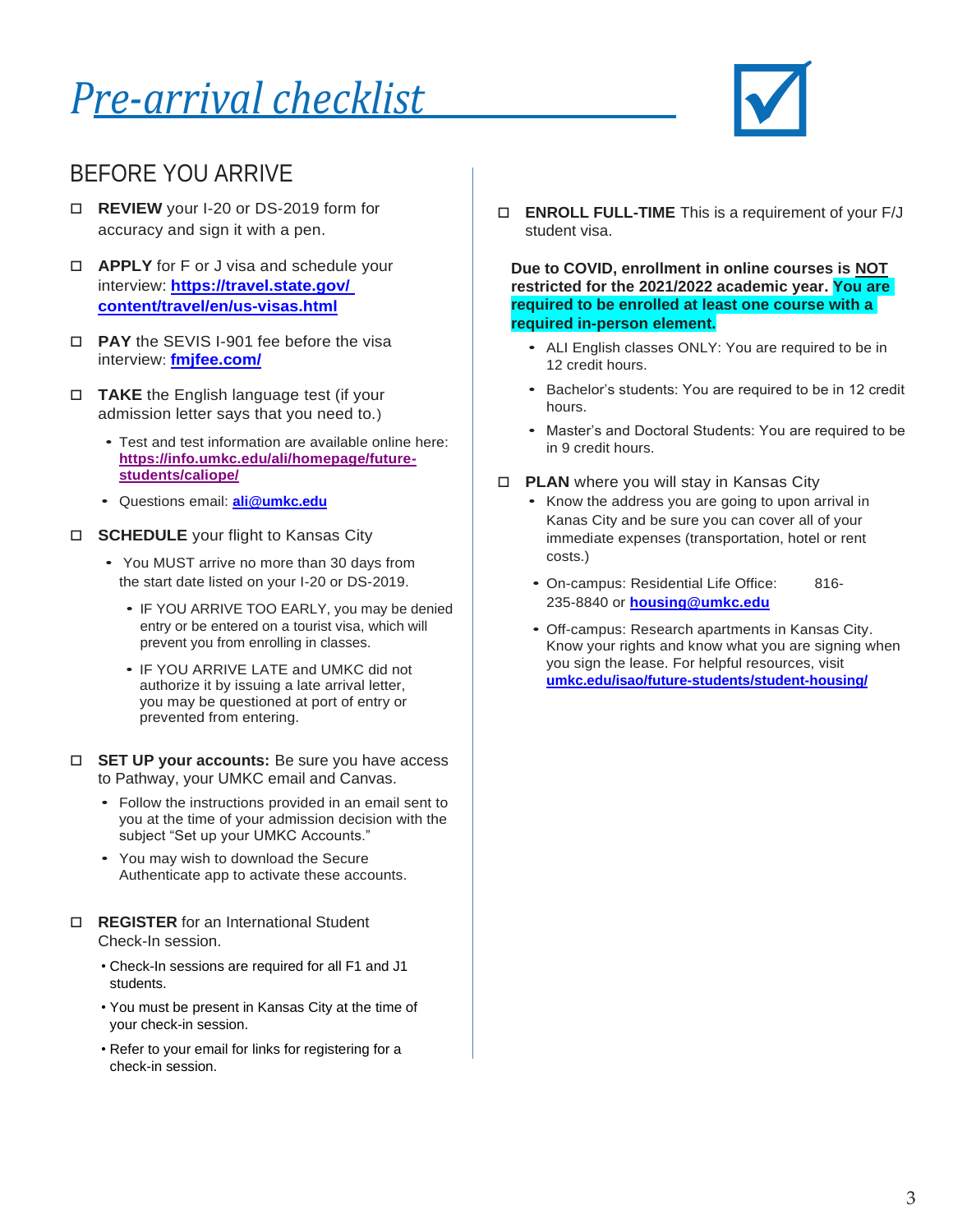# ONCE IN KANSAS CITY

### **COMPLETE** recommended COVID quarantine

- If you have received an [FDA](https://www.fda.gov/emergency-preparedness-and-response/coronavirus-disease-2019-covid-19/covid-19-vaccines) or WHO authorized vaccine [get tested](https://www.umkc.edu/coronavirus/testing-sites/covid-19-testing-sites.html) 3-5 days after travel.
	- If your test is positive, isolate yourself to protect others from getting infected
- [If you have not received an FDA or WHO authorized](https://www.umkc.edu/coronavirus/testing-sites/covid-19-testing-sites.html)  [vaccine, get tested](https://www.umkc.edu/coronavirus/testing-sites/covid-19-testing-sites.html) 3-5 days after travel and remain in quarantine for 7 days after international travel.
	- Remain in quarantine for the full 7 days even if you receive negative test results
	- If your test is positive or you choose not to get tested, quarantine for 10 days from the positive result or as recommended by your doctor.

#### **REMAIN** up-to-date regarding COVID guidance for the university and the city:

- Masks are no longer required on campus or throughout the city of Kansas City for those who are fully vaccinated.
- Dining may still be restricted to carry-out at restaurants, though most have returned to in-person dining.
- Campus updates are available here: **[https://www.umkc.edu/coronavirus/students/index.](https://www.umkc.edu/coronavirus/students/index.html) [html](https://www.umkc.edu/coronavirus/students/index.html)**
- Kansas City updates are available here: **<https://www.visitkc.com/coronavirus>**
- **ATTEND** your REQUIRED check-in session through the International Student Affairs Office.
- **ATTEND** ISAO's International Student Orientation. Orientation takes place the Thursday before classes start.
	- For Fall 2021, the live orientation event will be held on Zoom on August 19. UMKC should resume in-person orientation for Spring 2020 on January 20<sup>th</sup>.
	- Required materials and a short quiz will be available in Canvas.
	- All new international students are REQUIRED to complete both elements of Orientation.
- **ATTEND** any other required orientation events.
	- Students admitted to programs within the School of Computing and Engineering (SCE), Bloch School of Management or the Conservatory.
- **MEET** with your Academic Advisor
	- A list of academic advisors can be found at: **[https://www.umkc.edu/registrar/academic](https://www.umkc.edu/registrar/academic-programs/advising.html) [-programs/advising.html](https://www.umkc.edu/registrar/academic-programs/advising.html)**
	- You may need to call or email to set up an appointment.
- **GET your UMKC Student ID card:** Go to the One Card Office in the **Student Union at 5100 Cherry St., Kansas City, Missouri, 64110.**
	- You must know your UMKC student ID number.
	- Take your passport as proof of identification.

### **MAKE PAYMENT**

Cashiers Office: 5115 Oak St., Room 112. 816-235-1365, **[cashiers@umkc.edu](mailto:cashiers@umkc.edu)**

• Methods of payment: **[https://www.umkc.edu/cashiers/payments](https://www.umkc.edu/cashiers/payments-and-billing/payment-methods.html)[and-billing/payment-methods.html](https://www.umkc.edu/cashiers/payments-and-billing/payment-methods.html)**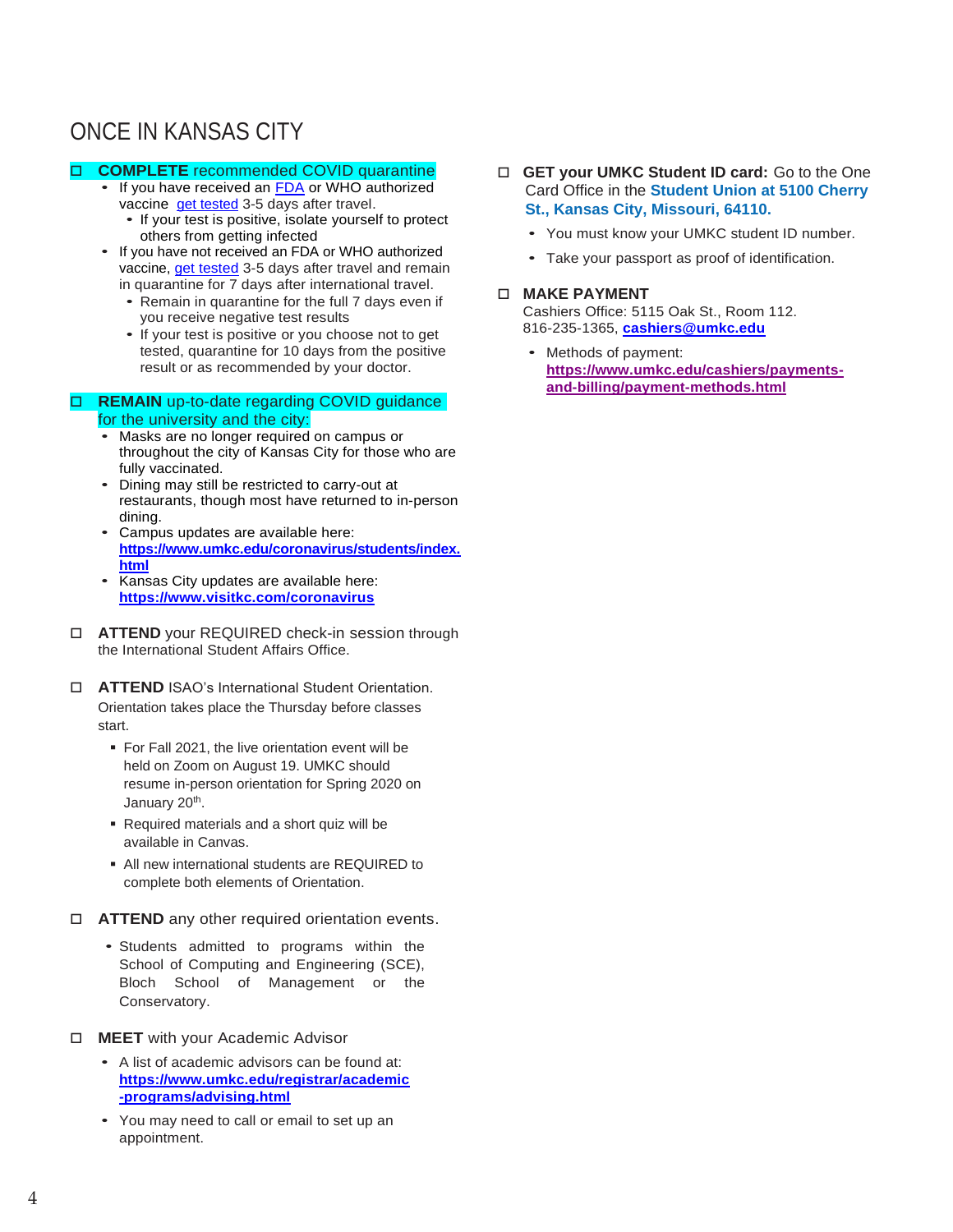# <span id="page-4-0"></span>TAKE CARE OF YOURSELF

- **UPDATE** your local and mailing address in Pathway within 10 days
	- **• [https://umkc.umsystem.edu](https://umkc.umsystem.edu/)**
- **LOCATE** your health insurance card by visiting the Aetna website. Keep your card with you at all times.
- **REVIEW** the Student Health website in case you feel sick and need to visit:
	- **• [info.umkc.edu/studenthealth/](https://www.umkc.edu/studenthealth/)**

And UMKC's COVID-19 information to remain up-to-date:

- **• [http://www.umkc.edu/coronavirus/students/index](http://www.umkc.edu/coronavirus/students/index.html) [.html](http://www.umkc.edu/coronavirus/students/index.html)**
- **GET INVOLVED** and make friends through the Office of Student Involvement
	- **• [info.umkc.edu/getinvolved/](https://info.umkc.edu/getinvolved/)**

### <span id="page-4-1"></span>NEED HELP?

### **International Student Affairs Office:**

- 816-235-1113
- **[isao@umkc.edu](mailto:isao@umkc.edu)**
- **• [https://www.umkc.edu/isao/curr](https://www.umkc.edu/isao/current-students/advising.html) [ent-students/advising.html](https://www.umkc.edu/isao/current-students/advising.html)**

**Campus Police:**

• 816-235-1515

**Police/hospital/fire department emergencies:**

• Dial 911

**Emergency Alert System:**

**• <https://www.umkc.edu/umkcalert/>**

### **UMKC Women's Center:**

- 816-235-1638
- **• [info.umkc.edu/womenc/](https://info.umkc.edu/womenc/)**

#### **Student Health:**

• 816-235-6133

### **Counseling Health and Testing Center:**

- 816-235-1635
- **• [umkc.edu/counselingcenter/](http://www.umkc.edu/counselingcenter/)**

### **IT Call Center:**

- 816-235-2000
- **• [callcenter@umkc.edu](mailto:callcenter@umkc.edu)**

#### **HelpLine:**

- 816-235-2222
- **• [helpline@umkc.edu](mailto:helpline@umkc.edu)**

#### **Calendar**

- Academic calendar: **[umkc.edu/registrar/acal.asp](http://www.umkc.edu/registrar/acal.asp)**
- Event calendar: **[umkc.edu/calendar](http://www.umkc.edu/calendar)**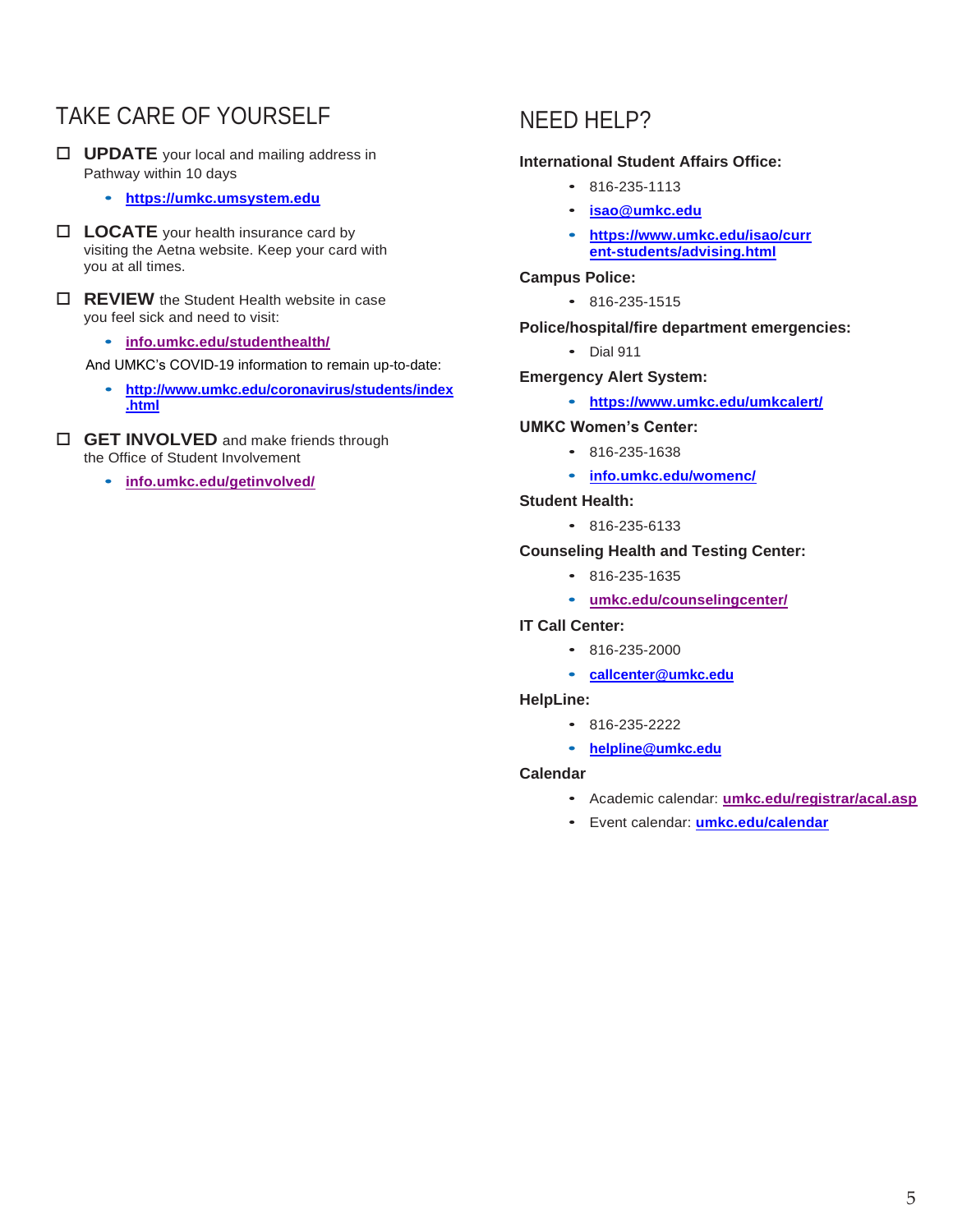# *Helpful Information*

# <span id="page-5-0"></span>*Applying for a U.S. student visa*

Read your **I-20** or **DS-2019**, making sure that all of the information is correct and then sign the first page.

Visit **[ice.gov/sevis/i901](https://www.ice.gov/sevis/i901)** to pay your **SEVIS** fee and keep a copy of the receipt.

Determine which U.S. Embassy is nearest you using **[usembassy.gov](https://www.usembassy.gov/)** and complete the visa application form (DS-160) found on your embassy's website. Once completed, you may schedule an appointment.

Gather copies of any materials submitted during the UMKC application process and the documents included in the admission packet. You may be asked to present them at your visa interview. Visit our student visa page for more details: **[www.umkc.edu/isao/admitted-students/student-visa.html](https://www.umkc.edu/isao/admitted-students/student-visa.html)**.

You may find the following tips to be useful when applying for a student visa:

- You must have a clear educational goal in mind when you apply for a visa. The consular official will be looking for specific information about how you decided to attend UMKC. Reasons may include but are not limited to:
	- degree programs or research fields available
	- financial assistance/scholarship
	- low cost of living and tuition
	- you may have a friend who is currently enrolled
	- you might have met a faculty or staff member from UMKC.
- If the consular official believes that it is your intent to immigrate to the U.S. rather than return to your country after your studies are completed, your visa will be denied. This is one of the major reasons for visa denials.
- You should not be discouraged if you are denied a visa. If you are denied a visa, the consular official will notify you in writing of the specific reason. You then should reapply for a student visa when you can submit the needed items or documentation.

Once you have obtained your student visa, you may register for a check-in session and sign up for your classes.

• Watch your email for "Time to Register for UMKC Check-In" for information about how to register.

### REGISTER FOR CLASSES

- **AFTER YOU HAVE REGISTERED FOR YOUR CHECK-IN SESSION:** You may contact your academic department directly to schedule an appointment with your academic advisor.
- Once registered, it is important to purchase books and supplies for your classes in order to be prepared for the first class. You can **[schedule purchase and pick up of](https://missouri.qualtrics.com/jfe/form/SV_6KDgfLvXZTCLCHY)  [your books for your full schedule](https://missouri.qualtrics.com/jfe/form/SV_6KDgfLvXZTCLCHY)** through the UMKC Bookstore.
- The UMKC academic calendar for all important dates: **[https://calendar.umkc.edu/academic-calendar/.](https://calendar.umkc.edu/academic-calendar/)**
- University office hours: 8:00 a.m. to 5:00 p.m., Monday to Friday; closed on Saturday, Sunday and national holidays.
- If you register for classes in advance of your arrival in the US, **your first [tuition payment](https://www.umkc.edu/cashiers/payments-and-billing/payment-schedules.html)** will be due on the 10<sup>th</sup> of the month in which classes begin.

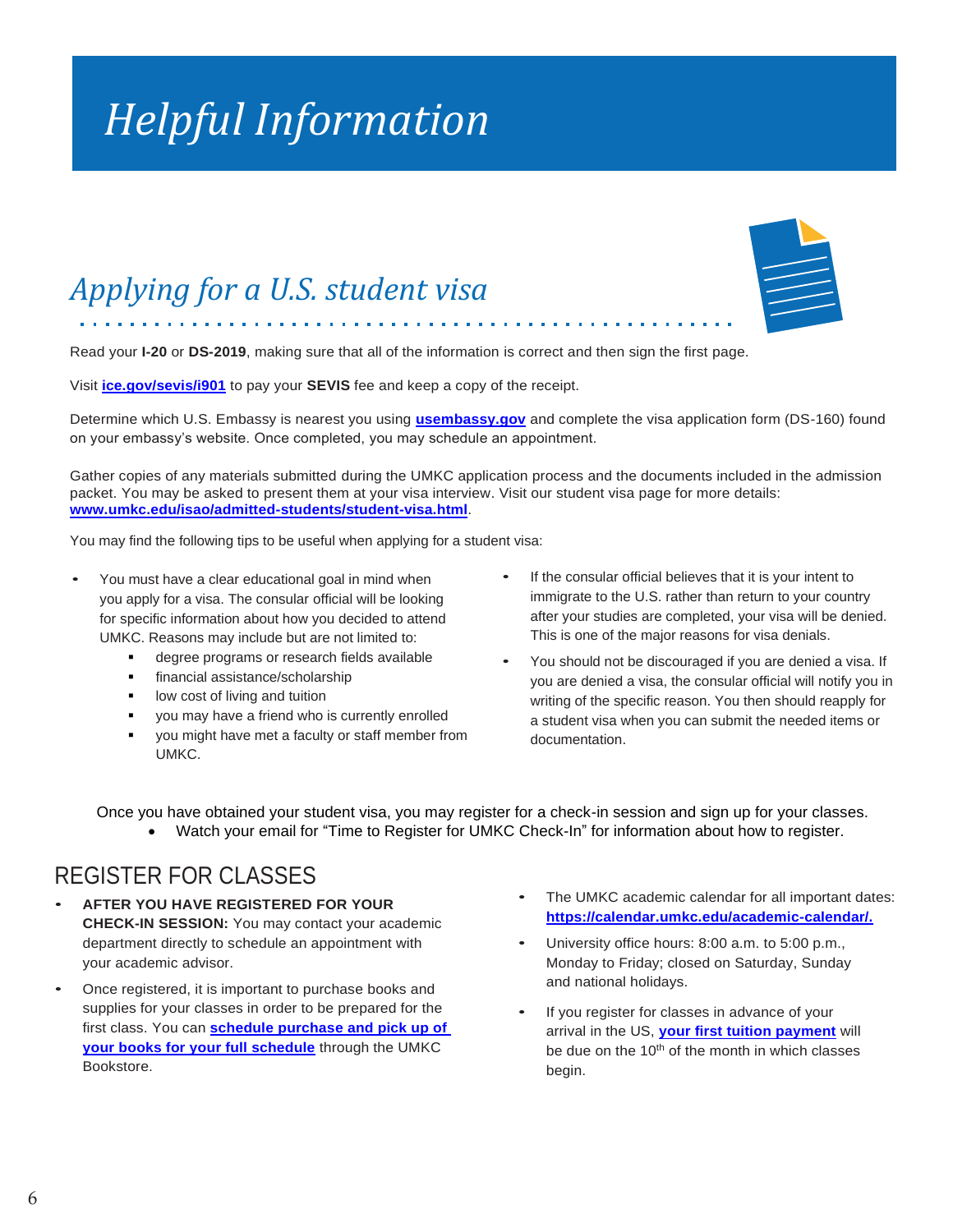# <span id="page-6-0"></span>*Sign up for housing*

Admission to the university DOES NOT guarantee you will receive university housing. You are responsible for arranging your own housing and must apply for UMKC housing separately.

- Students are not required to live on campus.
- We recommend you make housing arrangements before coming to Kansas City.
- Some nationality groups will help individuals from their nationality group find housing. Please contact your nationality group through **[roogroups.umkc.edu.](https://roogroups.umkc.edu/)**

# UMKC RESIDENCE HALLS AND ON-CAMPUS APARTMENTS

- Residence halls provide on-campus accommodation with single, double and suite-style rooms. A meal plan is required with the campus cafeteria.
- For those living in UMKC apartment, meal plans are available, but are not mandatory.
- Explore on-campus housing options here: **[www.umkc.edu/residential-life/housing](https://www.umkc.edu/residential-life/housing-options/index.html)[options/index.html](https://www.umkc.edu/residential-life/housing-options/index.html)**

## OFF-CAMPUS APARTMENTS

Numerous off-campus housing opportunities are available that are located near campus.

You can explore off-campus housing options, as well as review roommate and sublease search postings by other students here: **[offcampushousing.umkc.edu/](https://offcampushousing.umkc.edu/)**

- UMKC Residence Life Business Office Tel: 816-235-8840; email: **[housing@umkc.edu](mailto:housing@umkc.edu)**
- Web: **[umkc.edu/housing](https://www.umkc.edu/housing/)**

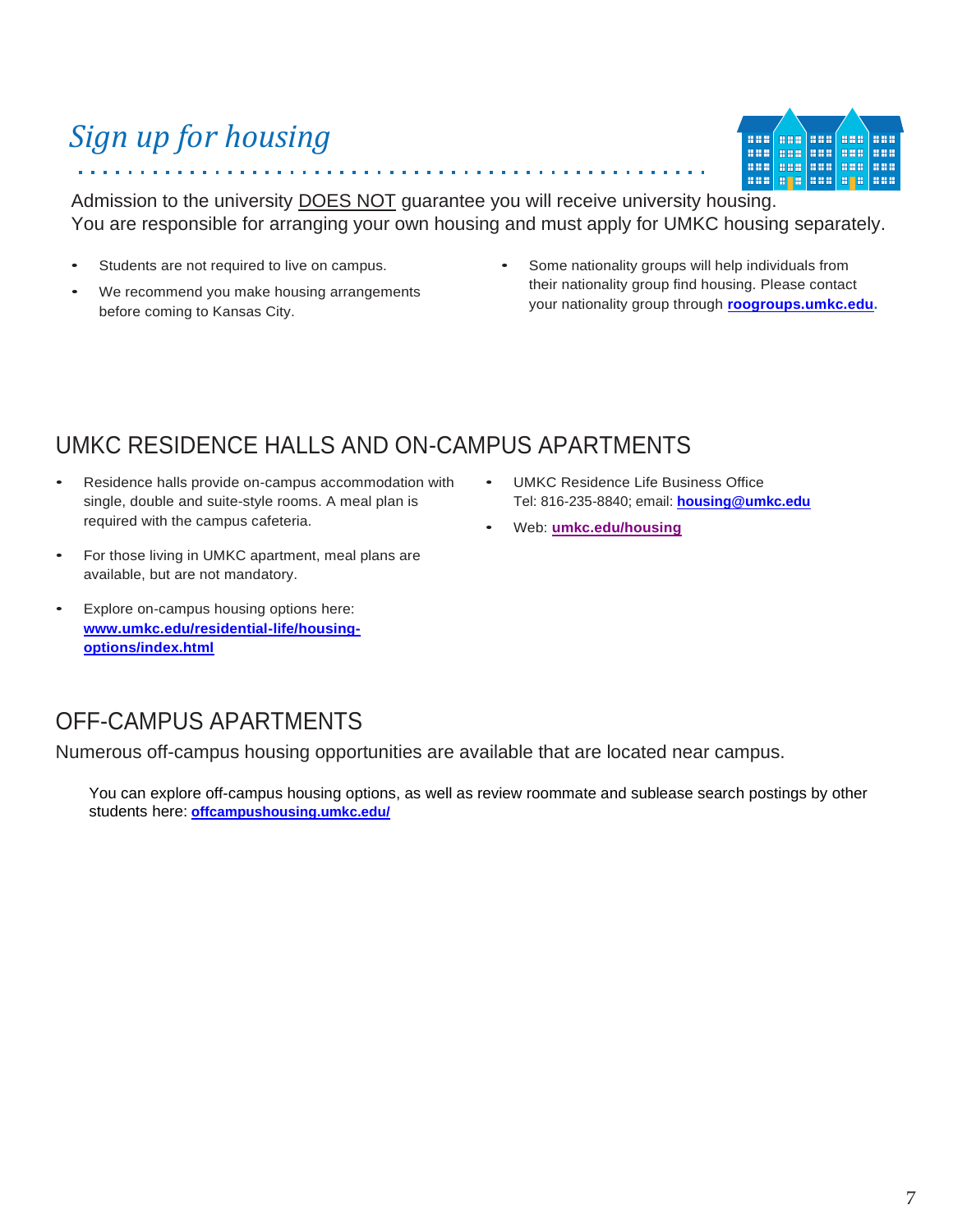# *Traveling tips*

You MUST arrive in the U.S. BEFORE the start date listed on your I-20/DS-2019, but DO NOT ARRIVE more than 30 days BEFORE your start date.

*Note: The Kansas City International Airport code is MCI*

# <span id="page-7-0"></span>AIRLINE TRAVEL TIPS

We want your trip to Kansas City to be safe and pleasant, so please observe the following:

- Be aware that airlines have a maximum weight requirement per suitcase. Airlines may also charge to check luggage per bag.
- Hand-carry your passport, I-20 or DS-2019, admission letter, bank or funding verification, and any other official or original documents like transcripts or diplomas.
- Never carry a large amount of cash. You should have a means to cover initial expenses such as taxi or bus fare, meals and initial housing.
- If you need help, ask an airport employee.
- Never leave your luggage unattended.

# HOW TO TRAVEL FROM THE AIRPORT TO UMKC

Here are several options:

### **Super Shuttle:**

The cost for ONE-WAY transportation on a Super Shuttle, for up to three people, is between \$39 USD and \$79 USD, plus tip. Please note that fare quotes are dependent on destination zip code. All major credit cards and cash are accepted. You can arrange for the Super Shuttle to pick you up by calling 816-243-5000 or you can make a reservation online: **[https://www.supershuttle.com/.](https://www.supershuttle.com/)**

### **Taxi:**

The cost for ONE-WAY transportation via taxi is \$40 to \$100 USD, plus tip. Please note that final charge is based on miles traveled to destination.

### **Rideshare:**

Rideshare programs like UBER may also be used from the airport, with cost ranging from \$25 USD to \$85 USD.

### WHERE TO STAY

There are several hotels within 2.5 km of UMKC. The average cost per night at a local hotel starts at around \$150 USD. Tell them you are a UMKC student for possible discounts:

- **• InterContinental Kansas City** 816-756-1500 401 Ward Parkway, Kansas City, MO 64112
- **• Holiday Inn Country Club Plaza** 816-753-7400 1 E. 45th St., Kansas City, MO 64111
- **• Marriott**

816-531-3000 4445 Main St., Kansas City, MO 64111

- **• Best Western Plus Seville Plaza Hotel** 816-561-9600 4309 Main St., Kansas City, MO 64111
- **• Sheraton Suites Country Club Plaza** 816-931-4400 770 W. 47th St., Kansas City, MO 64112
- **• Embassy Suites Kansas City-Plaza-Hilton** 816-756-1720 220 W. 43rd St., Kansas City, MO 64111

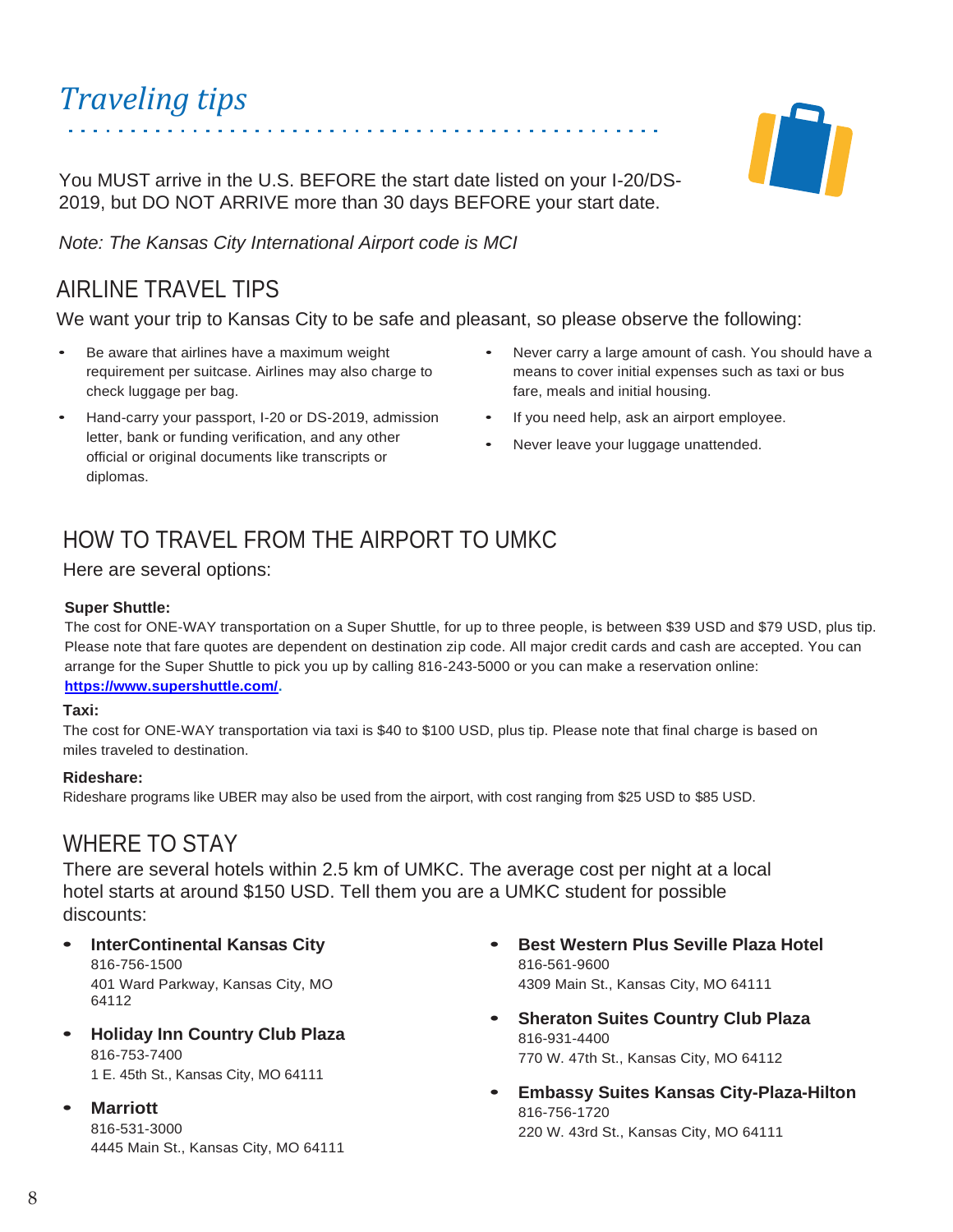

# <span id="page-8-0"></span>COVID QUARANTINE INFORMATION AND GENERAL GUIDANCE

The **[Centers for Disease Control](https://www.cdc.gov/coronavirus/2019-ncov/travelers/after-travel-precautions.html) [\(CDC\) has updated recommendations](https://www.cdc.gov/coronavirus/2019-ncov/travelers/after-travel-precautions.html)** related to COVID testing and quarantine. You are asked to:

- For people **[fully vaccinated](https://www.cdc.gov/coronavirus/2019-ncov/vaccines/fully-vaccinated.html)** with an **[FDA-authorized vaccine](https://www.fda.gov/emergency-preparedness-and-response/coronavirus-disease-2019-covid-19/covid-19-vaccines)** or a vaccine authorized for emergency use by the **[World Health](https://extranet.who.int/pqweb/sites/default/files/documents/Status_COVID_VAX_18May2021.pdf)  [Organization](https://extranet.who.int/pqweb/sites/default/files/documents/Status_COVID_VAX_18May2021.pdf)**:
	- o **Get tested** with a **[viral test](https://www.cdc.gov/coronavirus/2019-ncov/testing/diagnostic-testing.html)** 3-5 days after travel.
		- If your test is positive, *[isolate](https://www.cdc.gov/coronavirus/2019-ncov/if-you-are-sick/isolation.html)* yourself to protect others from getting infected.
	- o Self-monitor for COVID-19 symptoms; isolate and get tested if you develop symptoms.
- After travel information for **unvaccinated people:**
	- Get tested with a *[viral test](https://www.cdc.gov/coronavirus/2019-ncov/testing/diagnostic-testing.html)* 3-5 days after travel AND stay home and self-quarantine for a full 7 days after travel.
		- Even if you test negative, stay home and self-quarantine for the full 7 days.
	- If your test is positive, *[isolate](https://www.cdc.gov/coronavirus/2019-ncov/if-you-are-sick/isolation.html)* yourself to protect others from getting infected.
	- o If you don't get tested, stay home and self-quarantine for 10 days after travel.
- If you are living in on-campus housing, 10 day quarantine is required regardless of test results.

We recommend making your travel plans to be able to comply with CDC guidelines without causing disruption to beginning your studies.

UMKC, as well as the city of Kansas City and surrounding areas, no longer require the use of masks or face covering in shared spaces. This includes inside campus buildings and local businesses and public transportation. Private businesses, places of worship, and medical facilities may have their own mask and social distancing requirements still in place and you should abide by any posted notifications at the entrances of the locations you visit.

# WHAT DO I NEED TO DO FOR MY CHECK-IN SESSION\*?

After you arrive in Kansas City, you MUST complete the check-in process with the International Student Affairs Office.

You may sign up for check-in sessions using the link in the email provided to you with the subject "Time to Register for UMKC Check-In!"

- Passport
- **• I-20** or **DS-2019**
- **• I-94 card** or **printed electronic I-94** from **<https://i94.cbp.dhs.gov/I94/>**

• Current address in/near Kansas City (even if it is only temporary) — If you do not give us a US address, your active status on your visa cannot be registered.

## INTERNATIONAL STUDENT ORIENTATION

Attendance is required for all new and transfer F-1 or J-1 students

- Orientation is held on the Thursday before the start of classes.
- Failure to attend orientation will prevent registration for classes for the next semester.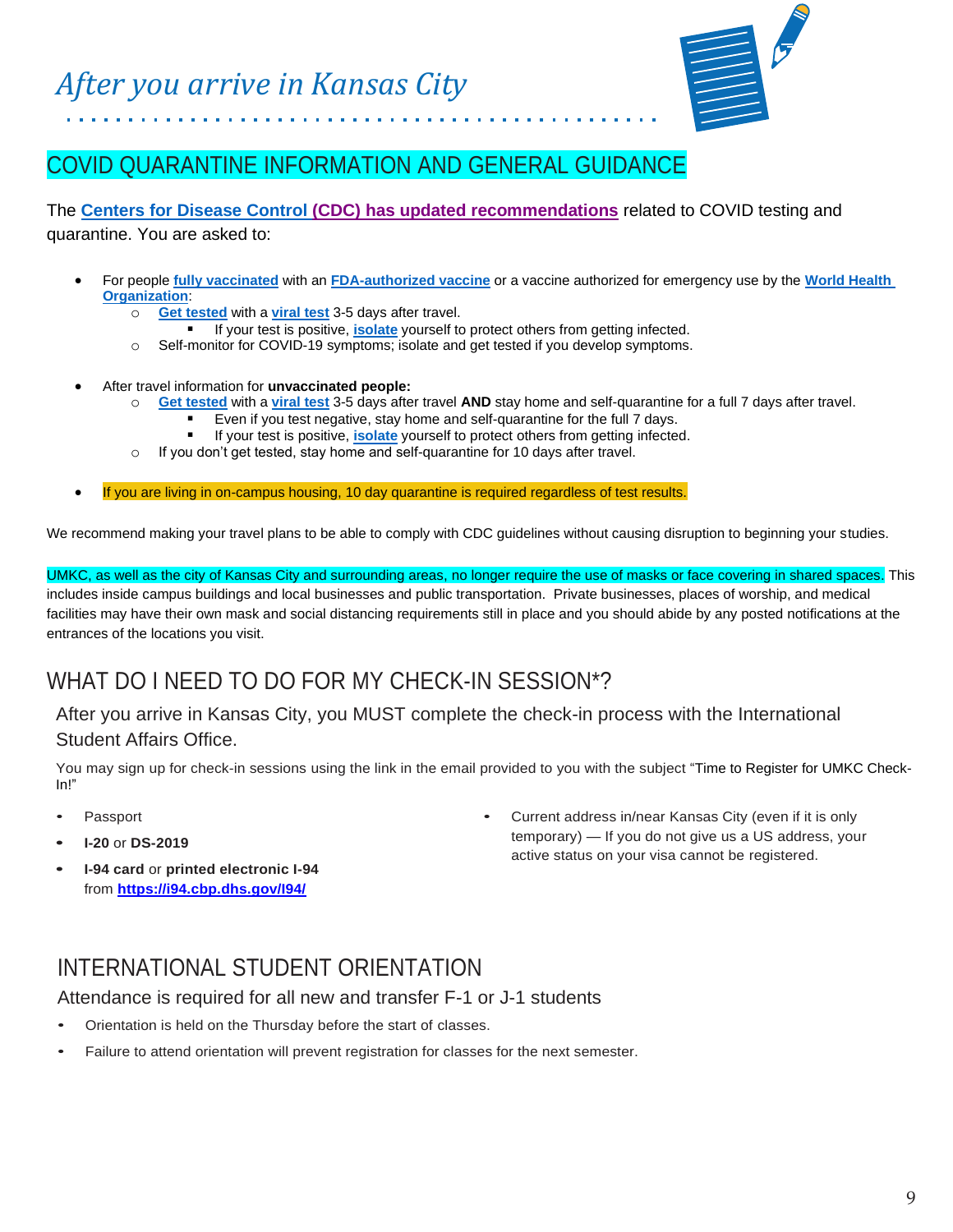# FINANCIAL ARRANGEMENTS

It is important you review all cost estimates listed on your UMKC **I-20** or **DS 2019**.

- These estimates are the minimum projections in most cases; actual costs will vary according to your lifestyle.
- Remember the tuition amounts on your immigration document reflect full-time enrollment for Fall and Spring semesters only (12 credit hours per semester for undergraduate students and nine credit hours per semester for graduate students).
- You may choose to enroll in more courses; however, this means higher total tuition costs.

# PAYMENT OF FEES

- All fees are payable at the time of registration. Approximately 25-33% of your total bill may be due upon enrollment. All due dates are available at **[umkc.edu/cashiers/payments-and-billing/payment](https://www.umkc.edu/cashiers/payments-and-billing/payment-schedules.html)[schedules.html](https://www.umkc.edu/cashiers/payments-and-billing/payment-schedules.html)**
- UMKC students may also arrange a four (4) installment payment plan with the Cashiers Office.

**• Do not expect or depend on financial aid or parttime employment to meet your educational expenses. On-campus employment is competitive and is not guaranteed.**

- If a bill is to be sent to a government sponsoring agency or institution, please ensure your sponsor's financial support letter is on record with the university cashier.
- For additional information about university fees, see: **[umkc.edu/cashiers/tuition-fees/index.html](https://www.umkc.edu/cashiers/tuition-fees/index.html)**

# FINANCIAL AID AND EMPLOYMENT

- University funded financial aid is limited and the aid that does exist is available almost exclusively to graduate students in the form of graduate assistantships.
- International graduate students may not be eligible for an assistantship until they have completed a semester or a year of study at UMKC.
- International students awarded graduate assistantships that include teaching responsibilities must submit a TOEFL Speaking score of 24+ (or equivalent IELTS, PTE, or GTEC speaking score) and complete a training program before undertaking teaching assignments.
- All F1 students are authorized for part-time employment on the UMKC campus. On-campus jobs in various university offices and departments may be available and posted on Handshake: **[umkc.join.handshake.com](https://umkc.joinhandshake.com/login)**

### **IMPORTANT NOTICE**

**Working off-campus without permission from immigration or ISAO is illegal for F-1 and J-1 students. United States immigration law prohibits all U.S. employers from hiring anyone who does not have a verifiable, legal permission for employment, and international students cannot apply for such employment permission until they have completed one full academic year of study in their degree field (not including English as a second language).**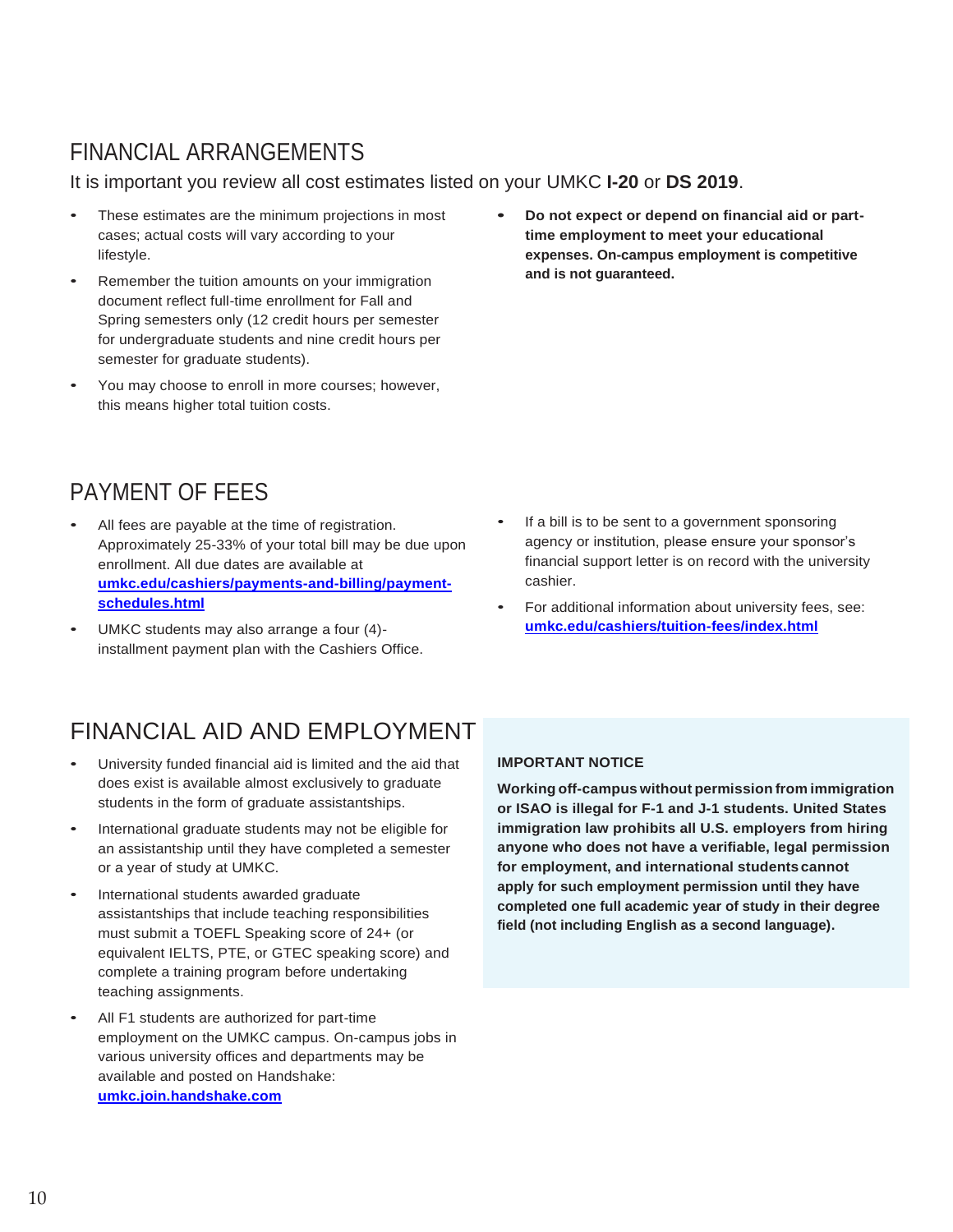

# HEALTH CARE IN THE U.S.

Bring a certified English translation of your immunization record.

- We strongly recommend that you are up to date with your immunizations before coming to the U.S.
- For students living on campus, UMKC requires proof of immunization against **measles, mumps, and rubella and meningitis.**
- If you have children joining you in Kansas City, you should have copies of their immunization record.
- If your children are eligible to attend school while they are here, they must prove they have had the following immunizations before they will be allowed to enroll: **polio, mumps, measles, rubella, diphtheria, pertussis, tetanus vaccinations and a test for tuberculosis.**

# HEALTH INSURANCE AND HEALTH CARE

- Health insurance is mandatory for the protection of you and your family.
- All students and scholars attending UMKC are **REQUIRED** to purchase UMKC health insurance as a part of the enrollment and registration process each term. You are billed automatically upon registration for classes.
- The university's mandatory insurance plan covers or exceeds all typical insurance options outlined by the U.S. government as requirements for international students and scholars.
- Costs for this insurance are included in expenses listed on your **I-20 or DS 2019**.
- For coverage details, see info.umkc.edu/ISAO/ [admitted-students/health-insurance](https://mailmissouri-my.sharepoint.com/personal/parsonsml_umsystem_edu/Documents/Microsoft%20Teams%20Chat%20Files/info.umkc.edu/ISAO/%20admitted-students/health-insurance)
- Bring an adequate supply of your personal medication with you so that it will not be necessary to see a doctor during the first few hectic weeks of settling in. Bring copies of your doctor's prescription(s) and a letter from your physician describing your condition(s, as they may be requested or required at port of entry during your travels.

# EYE CARE

- Please note that the UMKC student insurance does not cover the cost of eye care.
- A visit to the eye doctor costs about \$45 to \$100 USD and eyeglasses can cost \$200 USD or more.

# DENTAL CARE

- Dental care in the U.S. is very expensive and is not covered by UMKC student health insurance.
- There is an option to purchase dental insurance from the same provider, Aetna, on a self-contracted plan. You can visit Aetna's UMKC website for more details:

**[aetnastudenthealth.com/en/school/890439/index.html](https://www.aetnastudenthealth.com/en/school/890439/index.html)**

If you have an eye condition that requires more than corrective eyeglasses, there will be additional costs.

The UMKC School of Dentistry offers excellent dental health care at a reduced rate for UMKC students if you need dental care in Kansas City.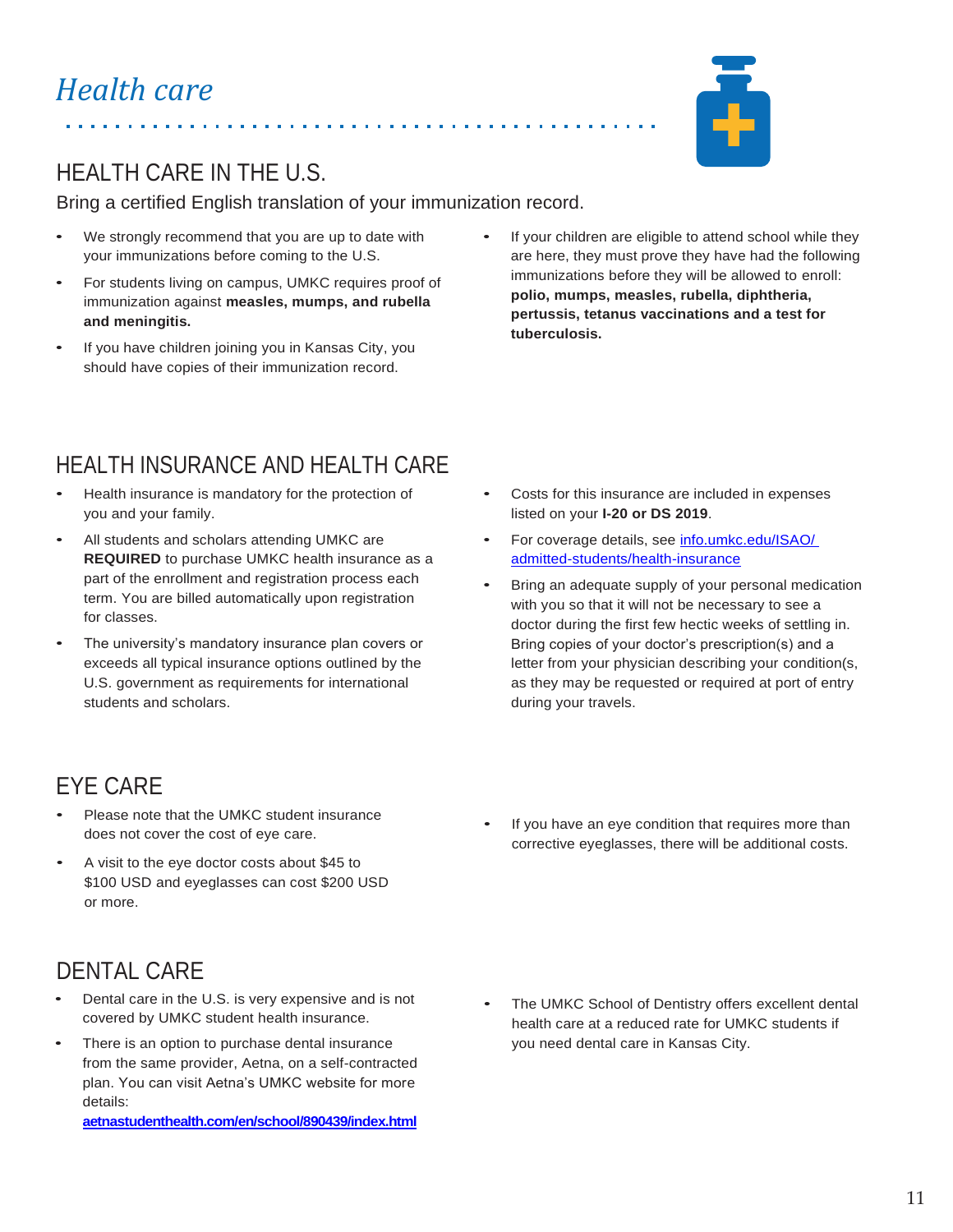# *Unable to attend UMKC? Defer your admission.*

**If you are unable to attend UMKC this semester and you would like to defer to a future semester, please email [isao@umkc.edu](mailto:isao@umkc.edu) with your request to defer. You MUST include your name, student ID, and the semester to which you would like to defer.**

# *Have questions? Contact us.*

One of the ways you can ask questions and talk to our ambassadors is by contacting us through our **[Facebook page](https://www.facebook.com/UMKCInternationalStudentAffairsOffice)**.

You can also contact us at 816-235-1113 or **[isao@umkc.edu](mailto:isao@umkc.edu)**. We look forward to hearing from you!

# *Our staff in the International Student Affairs Office welcomes you to UMKC!*